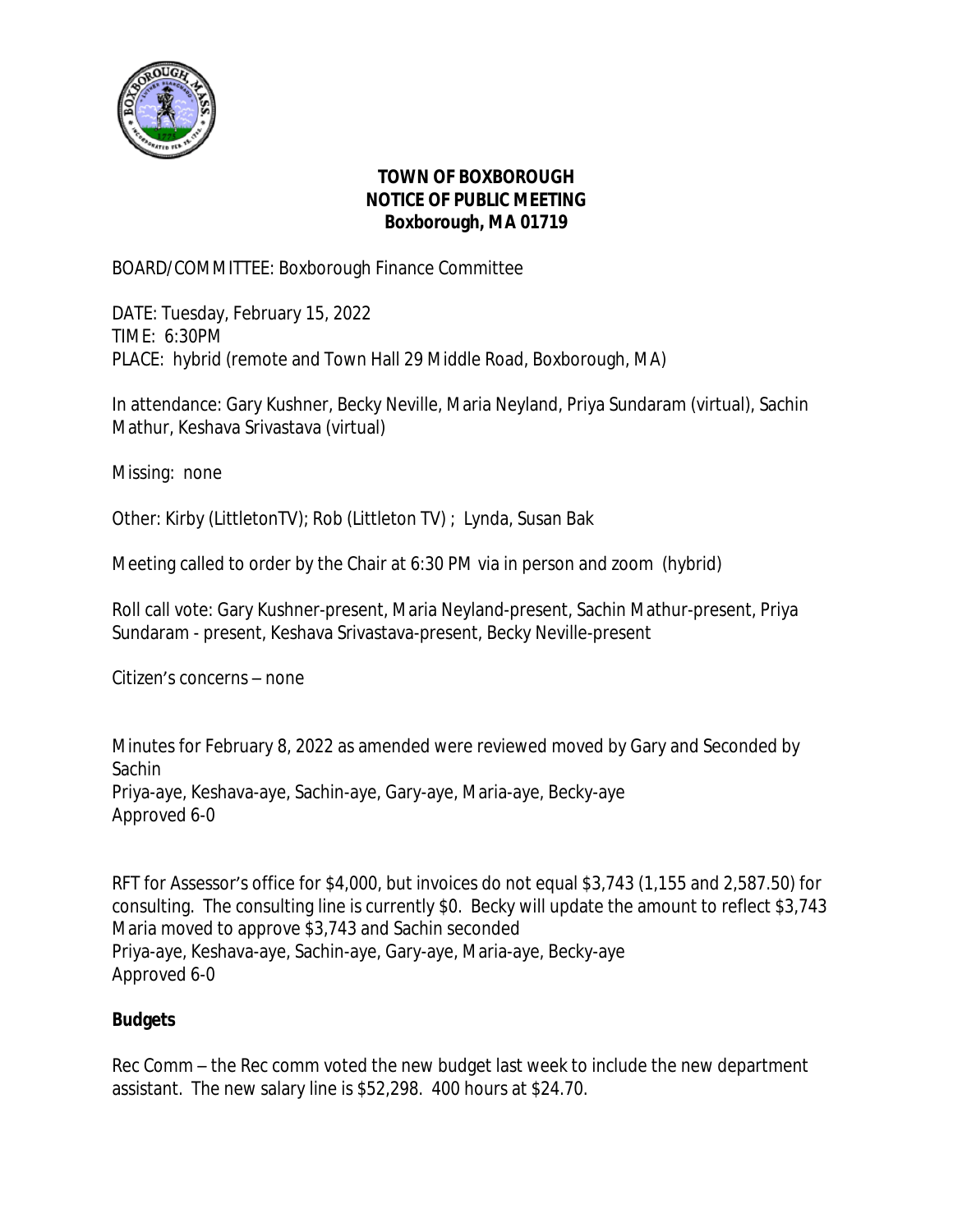

Maria moved salary \$52,298 and Gary seconded Priya-aye, Keshava-aye, Sachin-aye, Gary-aye, Maria-aye, Becky-aye Approved 6-0

Insurance (912) Maria moved total other for budget \$214,013 for insurance and Sachin seconded Priya-aye, Keshava-aye, Sachin-aye, Gary-aye, Maria-aye, Becky-aye Approved 6-0

123 executive offices other \$21,745 including \$10,000 for consulting. Will review next meeting after we review the FinCom policy. Question if this item should be a warrant article for the first year.

Facilities (196) Discuss the cleaning services of \$32,760 Gary moved \$63,775 and Sachin seconded Priya-aye, Keshava-aye, Sachin-aye, Gary-aye, Maria-aye, Becky-aye Approved 6-0

Sustainability (199) Other to cover \$950 Website being discussed and still in development Priya moved \$950 for Other and Maria seconded Keshava-aye, Sachin-aye, Gary-aye, Maria-aye, Priya-aye, Becky-aye Approved 6-0

Cemetery (491) Salary of \$5,000 Gary moved \$5,000 and Maria seconded Gary asked about taking their salary. Sachin will send a note to Ed Kukkula/Linda Sachin-aye, Keshava-aye, Gary-aye, Maria-aye, Priya-aye, Becky-aye Approved 6-0

Other of \$500 Gary moved \$500 total Other and Sachin seconded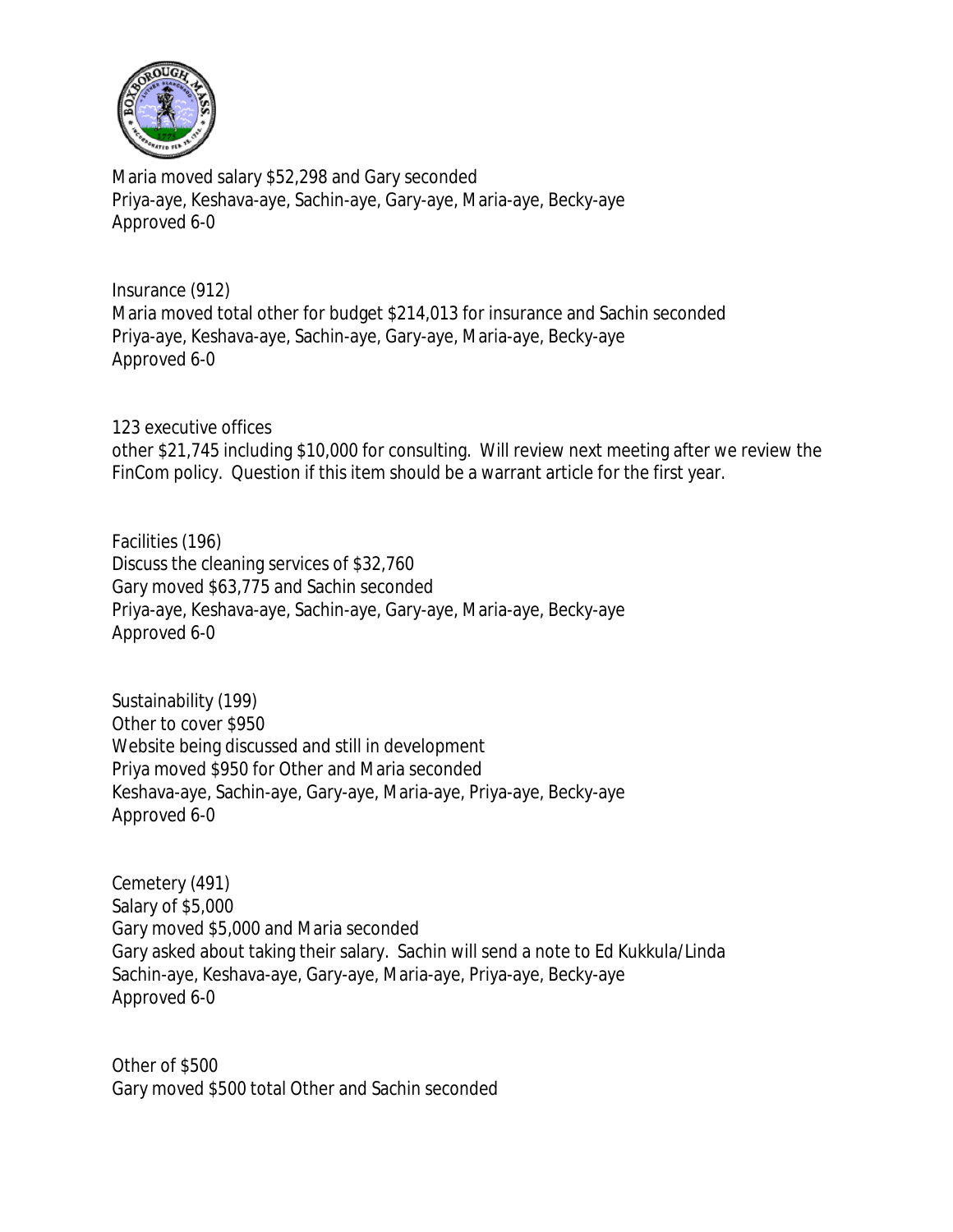

Sachin-aye, Maria-aye, Keshava-aye, Gary -aye, Priya-aye, Becky-aye Approved 6-0

Animal inspector (505) Animal inspector and field drive combined and is covered by the animal control officer Salary of \$1,015 Moved salary of \$1,015 Maria moved total salary \$1,015 and Gary seconded

Sachin-aye, Maria-aye, Gary -aye, Keshava-aye, Priya-aye, Becky-aye Approved 6-0

Board of Health (511) Becky will talk with the BoH to determine if any costs will change Delay vote a week

Veterans (543) Email asking for \$900 instead of \$600 (additional \$300) for flowers on veteran's day Other \$35,599 Veterans services up 7%

Gary moved \$35,999 for total Other and Maria seconded Sachin-aye, Maria-aye, Gary -aye, Keshava-aye, Priya-aye, Becky-aye Approved 6-0

Historical commission (691) Other of \$6,073 Cut building and grounds by \$6,777 Gary moved \$6,073 and Sachin seconded Sachin-aye, Maria-aye, Gary -aye, Keshava-aye, Priya-aye, Becky-aye Approved 6-0

Public celebrations (692) Currently there are no members on the committee Gary moved \$1,500 and Priya seconded Sachin-aye, Maria-aye, Gary -aye, Keshava-aye, Priya-aye, Becky-aye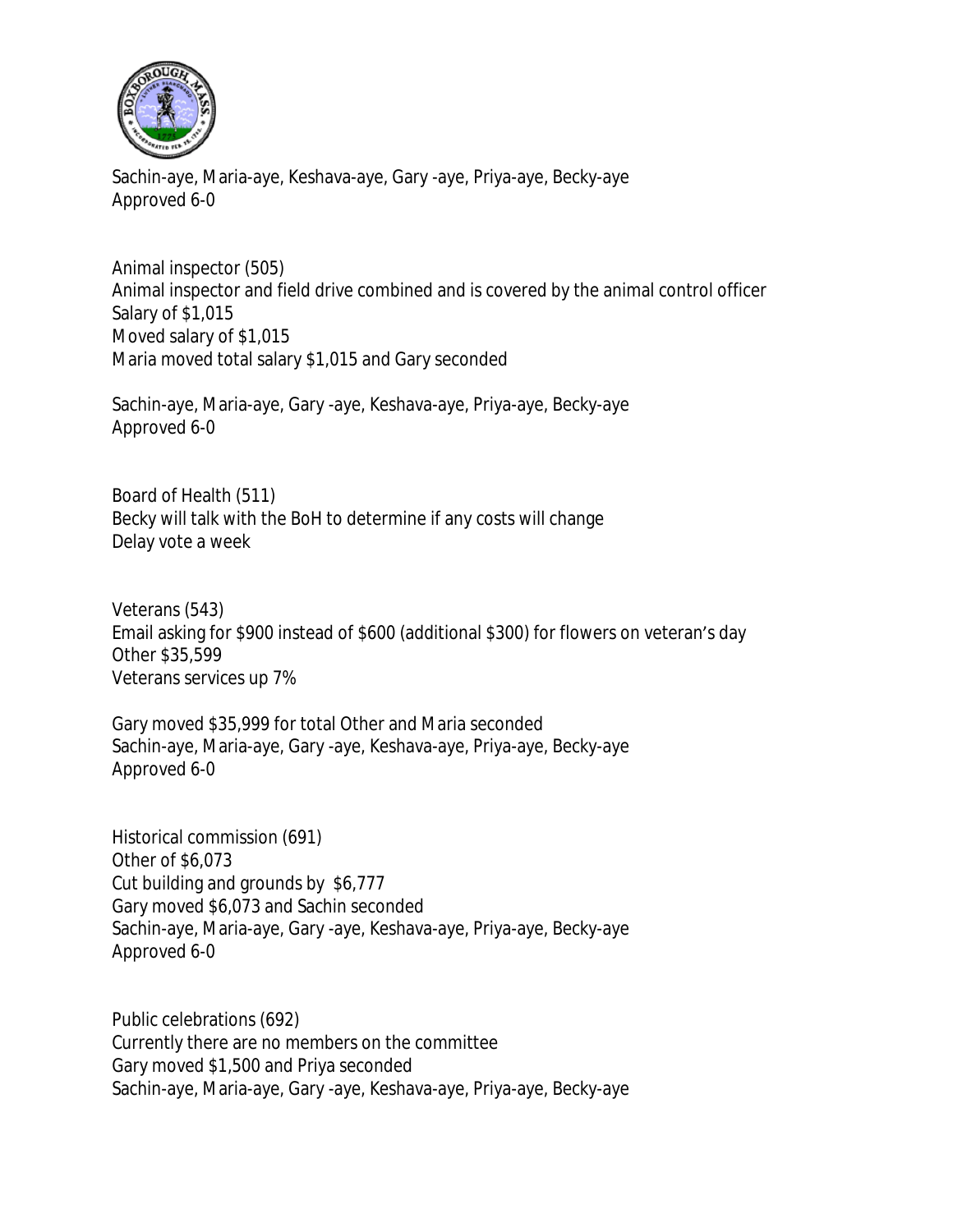

AB cultural council (699) Other of \$1,400 Gary \$1,400 and Sachin seconded Sachin-aye, Maria-aye, Gary -aye, Keshava-aye, Priya-aye, Becky-aye Approved 6-0

IT, schools, debt interest, employee benefits for next meeting

Capital plan

Keshava left at 7:28PM

Fire department budget cistern review cut from \$40,000 to \$15,000 with the use of ARPA funds Police cutting one cruiser and ACO and removed the shed from the capital plan Library cut all items and moved them out a year Steele farm will not paint the barn (wait for CPC funds), but will paint the ice house Planning board to be investigated by Becky Town wide consisting of technology (\$63,000) in the operating budget and records conservation (\$18,000) in warrant

Budget as of today's meeting is \$24,311,532 with new warrant articles AI> Gary to check with Fire Chief on SAFER grant

Finance committee bylaw discussed

Consensus is that this is not a good year to open the FinCom bylaw for potential changes. Susan Bak indicated that the original Town study indicated no change to the FinCom role Becky will talk to John Fallon

AI>Susan Bak will send Town Study overview slides

Budgeting Policy discussion

Originally approved in November 2021

Gary will modify the wording to indicate that "annual purchases over \$5,000 will be approved at ATM in a warrant article and then funding will appear in the operating budget. E.G. cruiser, technology (servers), PPE for fire. Items that require bonding must be in the warrant."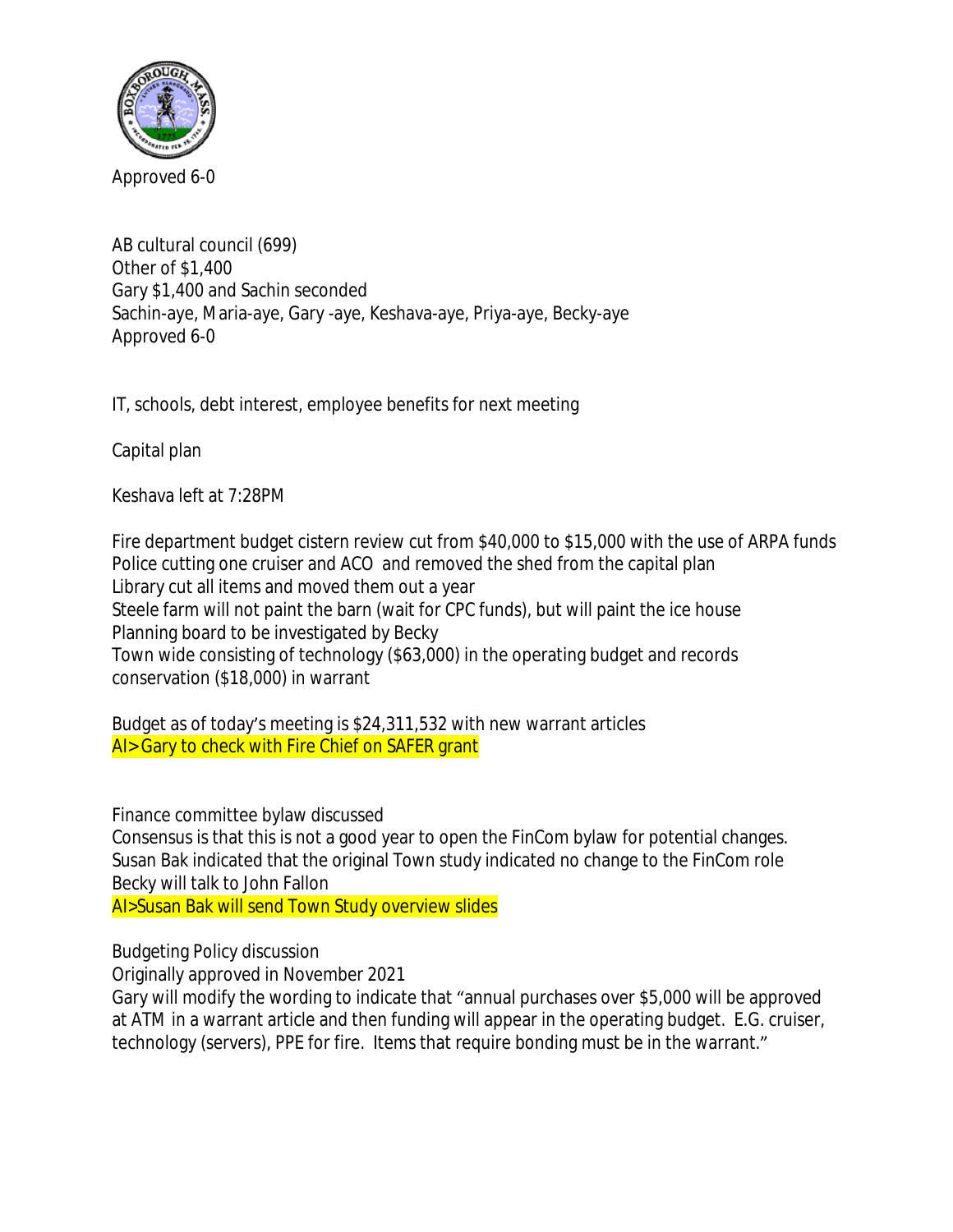

## **Liaison updates**

SB – contract negotiation and compensation survey and indicated it might be happening.

 $FDC -$ 

Planning board – MBTA discussed with overlay.

BLF – met last week included STM at Boxborough Regency and Requested tables.

BBC – RFQ being worked.

Personnel board – meeting held with follow up o February 18. Changes proposed by TA for compensation plan. Asked for cost to changes to sick leave and vacation for part time employees. Automatic steps each year in article 4 for non-contract employees. Revision on higher level step for employee fill in a higher level grade. Sick leave bank for full time employees. The SB is looking at recognition awards. Personnel board believes this is a SB decision.

RecCom – revoted the budget. Winterfest cancelled and will do a Springfest at liberty fields on April 3rd.

Library – survey completed.

Housing –

AB regional building committee –

Regional school meeting – meeting is February 17

CPC – all articles voted for ConsCom, housing, cemetery and water

CoA– no meeting; the van has an issue if person is required (caregiver) and will use ARPA funds of \$7,500 to utilize special vehicle for support person.

Water resources–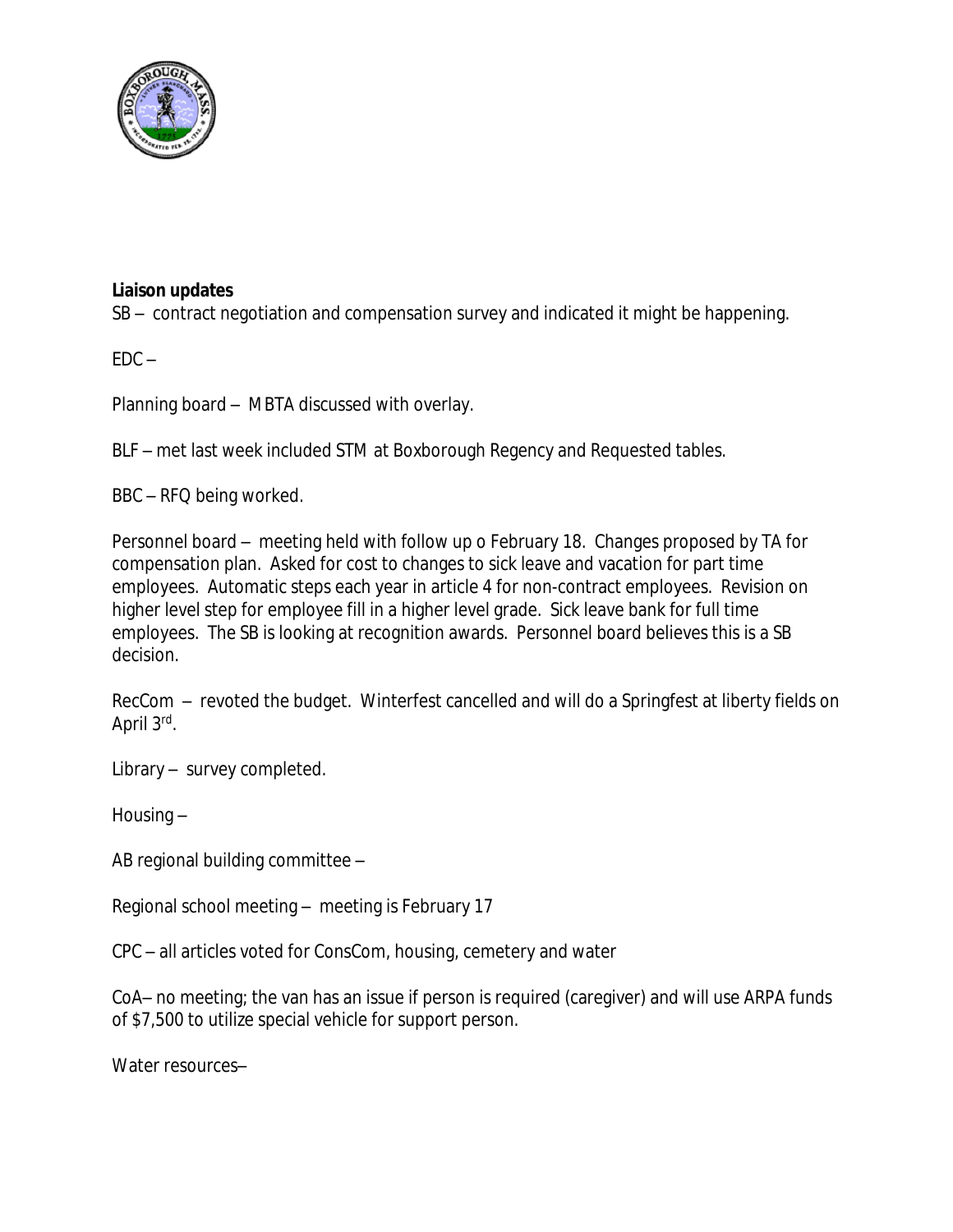

Sustainability– Priya attended and discussed Solar bylaw. Energize website in development. Cluster housing discussed. Asked Priya about the building committee. Discussed sustainability of Blanchard.

ConsCom – no updates

Correspondence – minutes will be provided by Clerk to anyone requesting the minutes.

Next meeting at 6:30PM

Gary moved to adjourn and Maria seconded, Sachin-aye, Maria-aye, Gary -aye, Priya-aye, Becky-aye Approved 5-0

Exhibits used: Minutes for February 8, 2022 Budget for FY2023 Budgeting policy Town study (mentioned, but not reviewed)

**New treasurer:** Cynthia Petrillo [cpetrillo@boxborough-ma.gov](mailto:cpetrillo@boxborough-ma.gov)

[Next meetings:](mailto:cpetrillo@boxborough-ma.gov)

[February](mailto:cpetrillo@boxborough-ma.gov) [22](mailto:cpetrillo@boxborough-ma.gov) [February](mailto:cpetrillo@boxborough-ma.gov) [28 STM](mailto:cpetrillo@boxborough-ma.gov) [March 1](mailto:cpetrillo@boxborough-ma.gov) [March 8](mailto:cpetrillo@boxborough-ma.gov) [March 15](mailto:cpetrillo@boxborough-ma.gov) [March 22](mailto:cpetrillo@boxborough-ma.gov)

[RFT tracker](mailto:cpetrillo@boxborough-ma.gov)

| Item               | description | Amount   | Start at  | comments |
|--------------------|-------------|----------|-----------|----------|
|                    |             |          | \$150,000 |          |
| HVAC at museum     |             | \$6,700  | \$143,300 |          |
| Acc't Consultant & |             | \$39,820 | \$103,480 |          |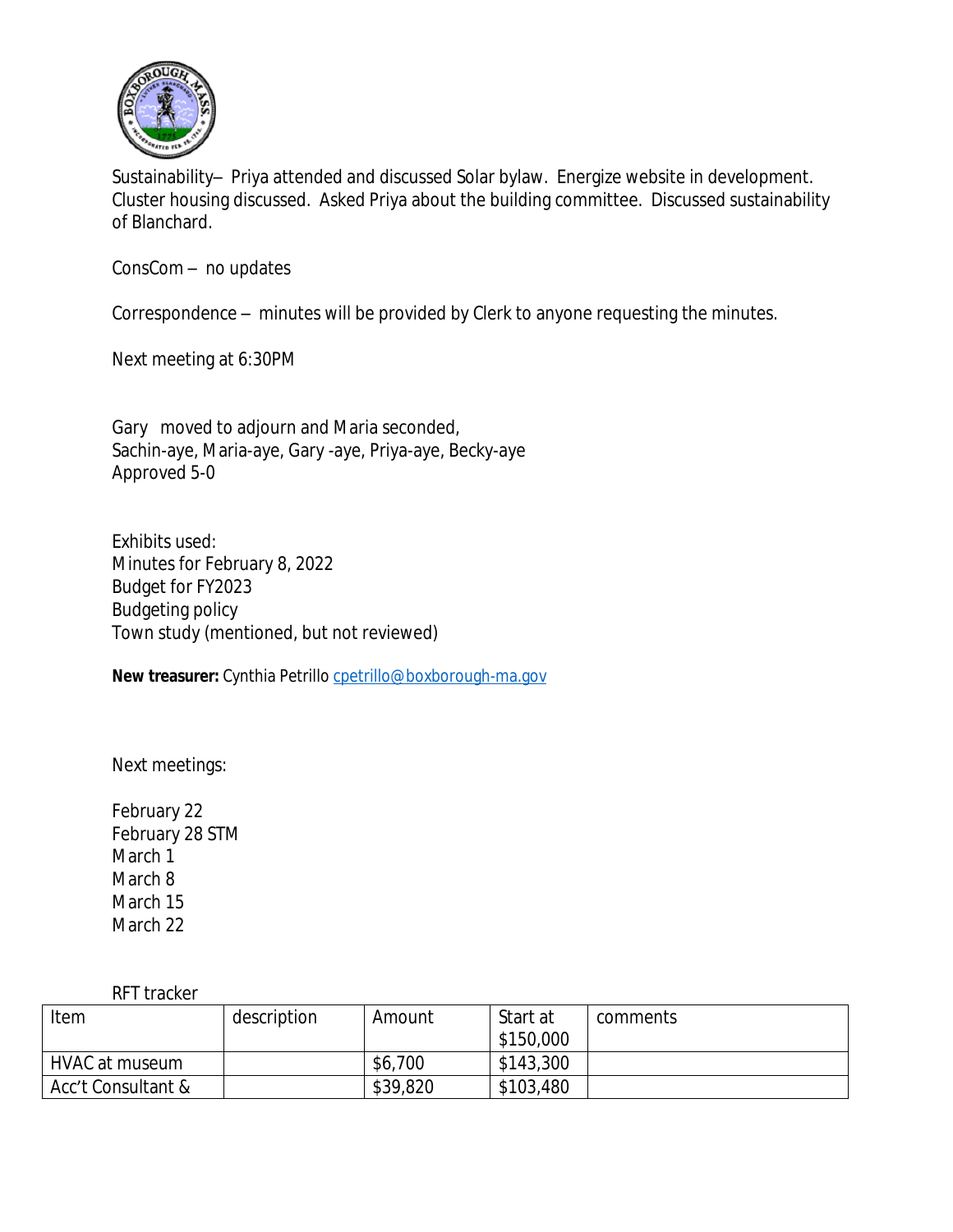

| Training               |             |          |          |  |
|------------------------|-------------|----------|----------|--|
| T/C consulting         |             | \$5,000  | \$98,480 |  |
| Hager well             | Nov 30 2021 | \$26000  | \$72,480 |  |
| Treasurer / consultant | Dec 7 2021  | \$10,500 | \$61,980 |  |
| Hager maintenance      | Dec 7 2021  | \$3,500  | \$58,480 |  |
| Tax collector          | Jan 11 2022 | \$15,200 | \$42,280 |  |
| consulting             |             |          |          |  |
| Assessor               | Feb 15 2022 | \$3,743  | \$38,537 |  |

## Budget worksheet FY23

| <b>Budget</b><br># | Salary/other | Title                      | Voted \$        | vote        | date     |
|--------------------|--------------|----------------------------|-----------------|-------------|----------|
| 114                | Salary       | Moderator                  | \$100           | $6 - 0$     | 1/25/22  |
| 114                | Other        | Moderator                  | \$80            | $6 - 0$     | 1/25/22  |
| 119                | Other        | Town constable             | \$160           | $5 - 0 - 1$ | 1/25/22  |
| 123                | Salary       | <b>Executive Offices</b>   | \$302,870       | $6 - 0$     | 2/8/22   |
| 123                | Other        | <b>Executive Offices</b>   | \$21,745        | $6 - 0$     | 2/8/22   |
| 131                | Other        | <b>Finance Committee</b>   | \$385           | $6 - 0$     | 1/25/22  |
| 135                | Salary       | Town Accountant            | \$96,447        | $6 - 0$     | 2/8/22   |
| 135                | Other        | <b>Town Accountant</b>     | \$43,600        | $6 - 0$     | 2/8/22   |
| 141                | Salary       | <b>Town Assessor</b>       | \$106,887       | $6 - 0$     | 2/8/22   |
| 141                | Other        | <b>Town Assessor</b>       | \$21,220        | $6 - 0$     | 2/8/22   |
| 145                | Salary       | <b>Treasurer Collector</b> | \$108,402       | $6 - 0$     | 2/1/22   |
|                    |              |                            |                 |             | 2/8/22   |
| 145                | Other        | <b>Treasurer Collector</b> | \$28,700        | $6 - 0$     | 2/1/22   |
|                    |              |                            |                 |             | 2/8/22   |
| 151                | Other        | Legal                      | \$103,400       | $6 - 0$     | 1/11/22  |
| 152                | Other        | Personnel Board            | \$345           | $6 - 0$     | 12/21/21 |
| 156                | Salary       | Technology                 | \$              |             |          |
| 156                | Other        | Technology                 | $\overline{\$}$ |             |          |
| 161                | Salary       | <b>Town Clerk</b>          | \$93,655        | $6 - 0$     | 2/8/22   |
| 161                | Other        | <b>Town Clerk</b>          | \$2,664         | $6 - 0$     | 2/8/22   |
| 162                | Salary       | Elections and              | \$11,204        | $5 - 0 - 1$ | 2/1/22   |
|                    |              | registration               |                 |             |          |
| 162                | Other        | <b>Elections and</b>       | \$8,360         | $5 - 0 - 1$ | 2/1/22   |
|                    |              | registration               |                 |             |          |
| 171                | Other        | <b>Conservation Comm</b>   | \$1600          | $6 - 0$     | 1/18/22  |
| 174                | Salary       | Land Use and               | \$242,378       | $6 - 0$     | 2/8/22   |
|                    |              | Permitting                 |                 |             |          |
| 174                | Other        | Land Use and               | \$17,000        | $6 - 0$     | 2/8/22   |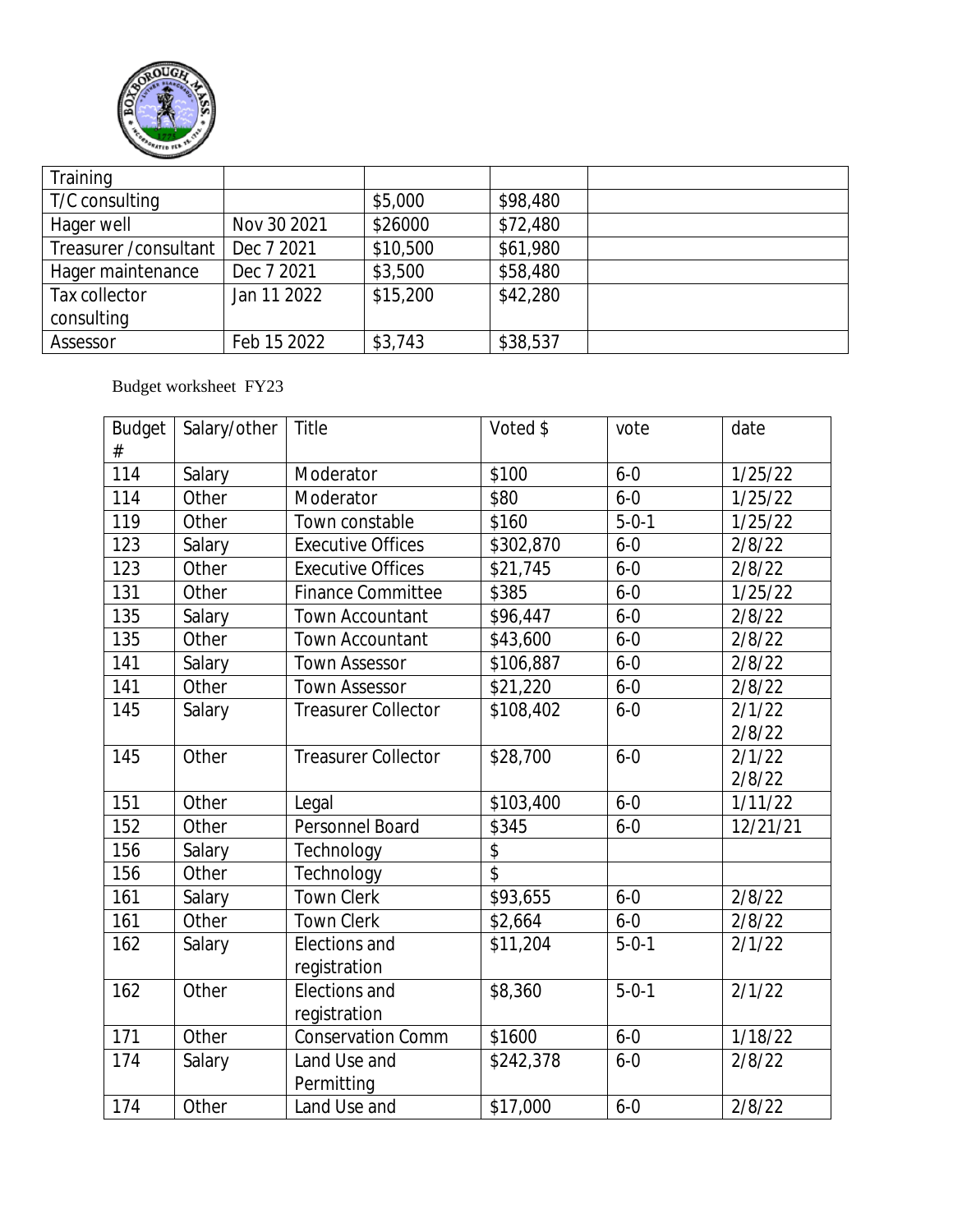

|     |        | Permitting                |                          |             |         |
|-----|--------|---------------------------|--------------------------|-------------|---------|
| 175 | Salary | Planning Board            | \$                       |             |         |
| 175 | Other  | Planning Board            | $\overline{\mathcal{S}}$ |             |         |
| 176 | Salary | ZBA                       | \$1,304                  | $6 - 0$     | 1/25/22 |
| 176 | Other  | ZBA                       | \$635                    | $6 - 0$     | 1/25/22 |
| 179 | Other  | <b>AG Comm</b>            | \$200                    | $4 - 0 - 2$ | 1/25/22 |
| 182 | Other  | Economic Develop.         | \$                       |             |         |
| 192 | Other  | <b>Town Hall</b>          | \$51,240                 | $6 - 0$     | 2/8/22  |
| 196 | Other  | Facilities                | \$63,775                 | $6 - 0$     | 2/15/22 |
| 199 | Other  | Sustainability Com        | \$950                    | $6 - 0$     | 2/15/22 |
| 210 | Salary | Police                    | \$1,389,481              | $6 - 0$     | 1/25/22 |
| 210 | Other  | Police                    | \$210,805                | $6 - 0$     | 1/25/22 |
| 215 | Salary | Dispatch                  | \$393,949                | $6 - 0$     | 1/25/22 |
| 215 | Other  | Dispatch                  | \$58,768                 | $6 - 0$     | 1/25/22 |
|     |        |                           |                          |             | 2/1/22  |
| 220 | Salary | Fire                      | \$1,158,176              | $6 - 0$     | 1/18/22 |
| 220 | Other  | Fire                      | \$148,990                | $6 - 0$     | 1/18/22 |
| 241 | Salary | <b>Building inspector</b> | \$                       |             |         |
| 241 | Other  | <b>Building Inspector</b> | $\hat{S}$                |             |         |
| 292 | Salary | <b>ACO</b>                | \$18,061                 | $6 - 0$     | 1/25/22 |
| 292 | Other  | <b>ACO</b>                | \$5,495                  | $6 - 0$     | 1/25/22 |
| 299 | Salary | <b>Field Driver</b>       | \$                       |             |         |
| 299 | Other  | <b>Field Driver</b>       | $\overline{\$}$          |             |         |
| 300 | Salary | School committee          | \$1600                   | $6 - 0$     | 2/8/22  |
| 310 | Other  | Minuteman                 | \$                       |             |         |
| 311 | Other  | Assabet                   | $\overline{\$}$          |             |         |
| 312 | Other  | Nashoba                   | \$                       |             |         |
| 320 | Other  | <b>ABRSD</b>              | \$                       |             |         |
| 422 | Salary | <b>DPW</b>                | \$626,621                | $6 - 0$     | 1/11/22 |
| 422 | Other  | <b>DPW</b>                | \$130,496                | $6 - 0$     | 1/11/22 |
| 423 | Salary | Snow & Ice                | \$66,880                 | $6 - 0$     | 1/11/22 |
| 423 | Other  | Snow & Ice                | \$139,710                | $6-0$       | 1/11/22 |
| 424 | Other  | <b>Street Lighting</b>    | \$3,000                  | $6 - 0$     | 1/11/22 |
| 425 | Other  | Hager Well                | \$61,280                 | $6 - 0$     | 1/11/22 |
| 429 | Other  | Fuel                      | \$110,105                | $6 - 0$     | 1/11/22 |
| 431 | other  | Hazardous Waste           | \$10,000                 | $6 - 0$     | 1/11/22 |
| 433 | Other  | Transfer station          | \$132,900                | $6 - 0$     | 1/11/22 |
|     |        |                           |                          |             |         |
| 491 | Salary | Cemetery                  | \$5,000                  | $6 - 0$     | 2/15/22 |
| 491 | Other  | Cemetery                  | \$500                    | $6 - 0$     | 2/15/22 |